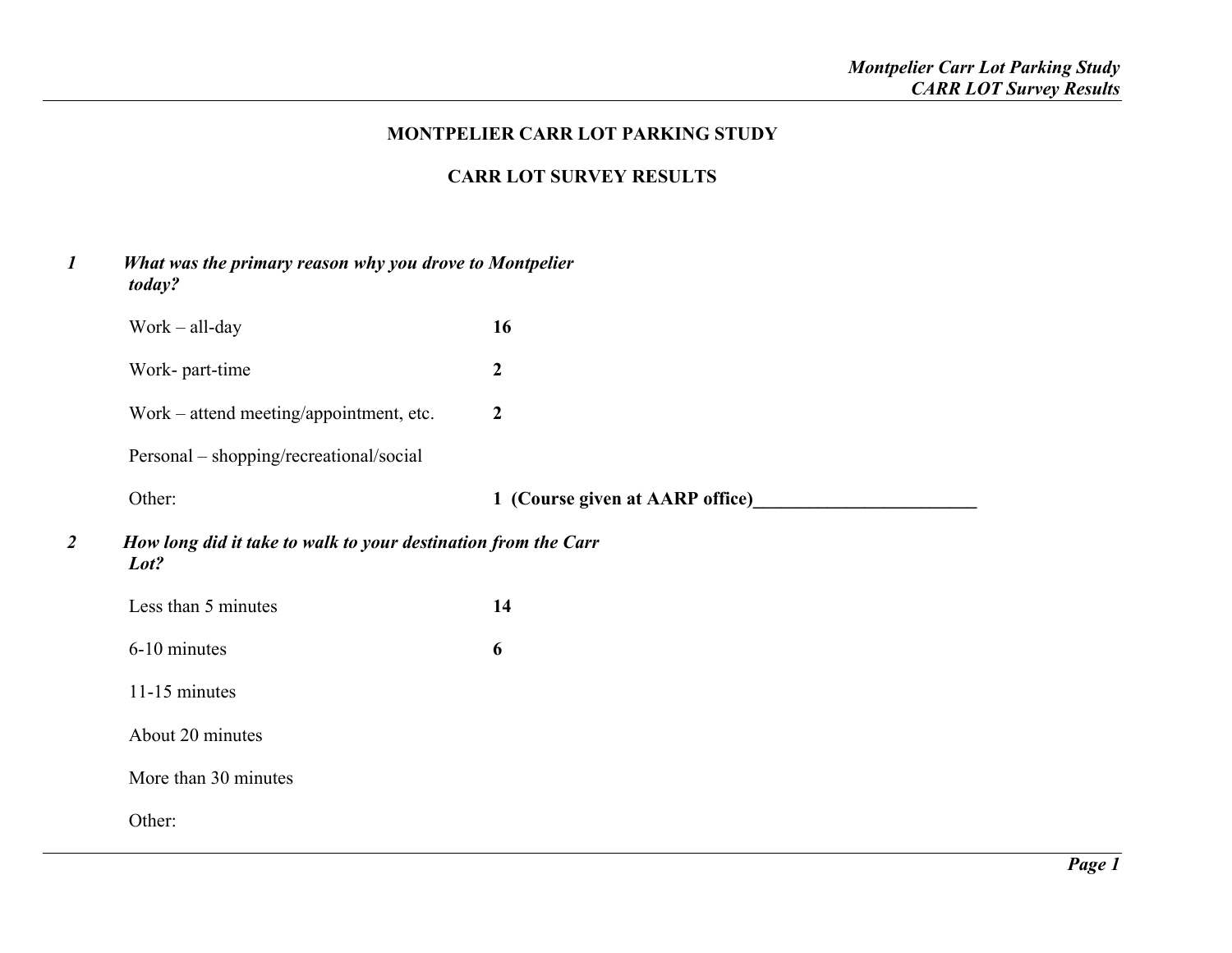## *3 On average, how many days a week do you travel to downtown Montpelier?*

*4*

|                                                     | Once or twice a week                                         | 3                                |                                                                                                                                                                               |
|-----------------------------------------------------|--------------------------------------------------------------|----------------------------------|-------------------------------------------------------------------------------------------------------------------------------------------------------------------------------|
|                                                     | 3-4 times per week                                           | 1<br>1 (during Legislature only) |                                                                                                                                                                               |
|                                                     | 5 times per week                                             | 12                               |                                                                                                                                                                               |
|                                                     | More than 5 times per week                                   | 3                                |                                                                                                                                                                               |
|                                                     | Other:                                                       | 1 Maybe 1 or ever other month    |                                                                                                                                                                               |
| How often do you usually park in the Carr Lot?<br>4 |                                                              |                                  |                                                                                                                                                                               |
|                                                     | Every time I come to Montpelier                              |                                  | 10                                                                                                                                                                            |
|                                                     | When I need to spend more than a couple of hours in downtown |                                  | $\boldsymbol{2}$                                                                                                                                                              |
|                                                     | Only when on -street parking is unavailable                  |                                  |                                                                                                                                                                               |
|                                                     | This is the first time I've ever parked in this lot          |                                  | 1                                                                                                                                                                             |
|                                                     | Other:                                                       |                                  | 1 State lots are full<br>3 When Capital Plaza lot is full<br>1 whenever the gov't is in session<br>1 while working<br>1 work in office on State St - park in Carr 5 days/week |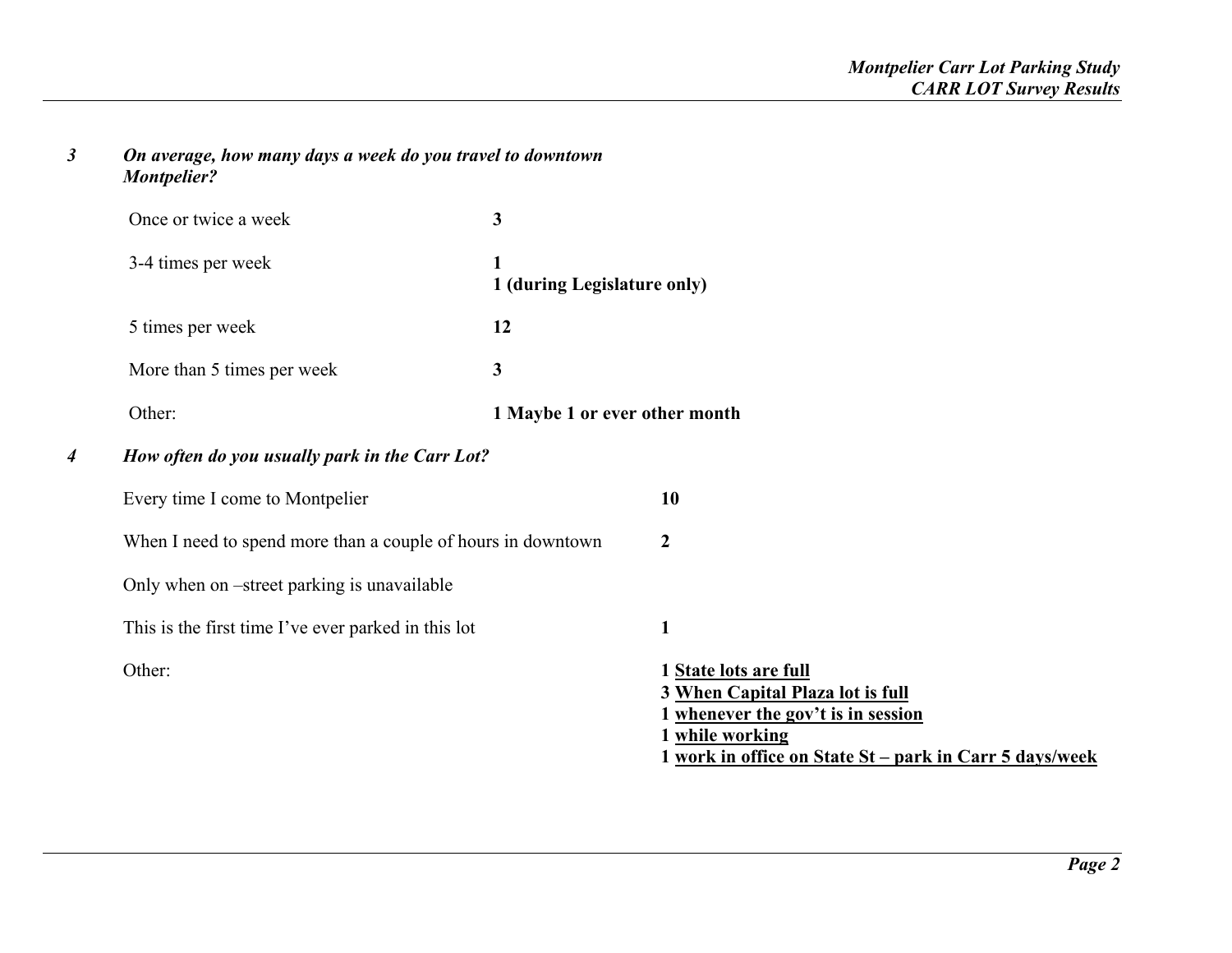| 5 | Why did you decide to park in the Carr Lot?                  |    |                                                                                                                                                                          |  |  |
|---|--------------------------------------------------------------|----|--------------------------------------------------------------------------------------------------------------------------------------------------------------------------|--|--|
|   | The location is convenient                                   |    | 7                                                                                                                                                                        |  |  |
|   | The price is reasonable                                      |    | 4                                                                                                                                                                        |  |  |
|   | The facility is good (i.e. clean, well-lit, covered, etc.) 2 |    |                                                                                                                                                                          |  |  |
|   | There was no other parking available                         |    | 11                                                                                                                                                                       |  |  |
|   | Other:                                                       |    | 1 (agency changed some parking spaces)<br>1 (I have a Capitol Plaza Lot permit)<br>1 (forced, priced out of other lots)                                                  |  |  |
| 6 | How did you pay for your parking today?                      |    |                                                                                                                                                                          |  |  |
|   | Paid daily rate                                              | 10 | 1 (would like monthly pass but none available)                                                                                                                           |  |  |
|   | I have a monthly pass                                        | 6  |                                                                                                                                                                          |  |  |
|   | Other:                                                       | 1  | 1 (Carr is one of the alternate lots for persons whose offices are in the Capitol<br>Plaza building. I have a permit.)<br>1 (included with office rent at Capitol Plaza) |  |  |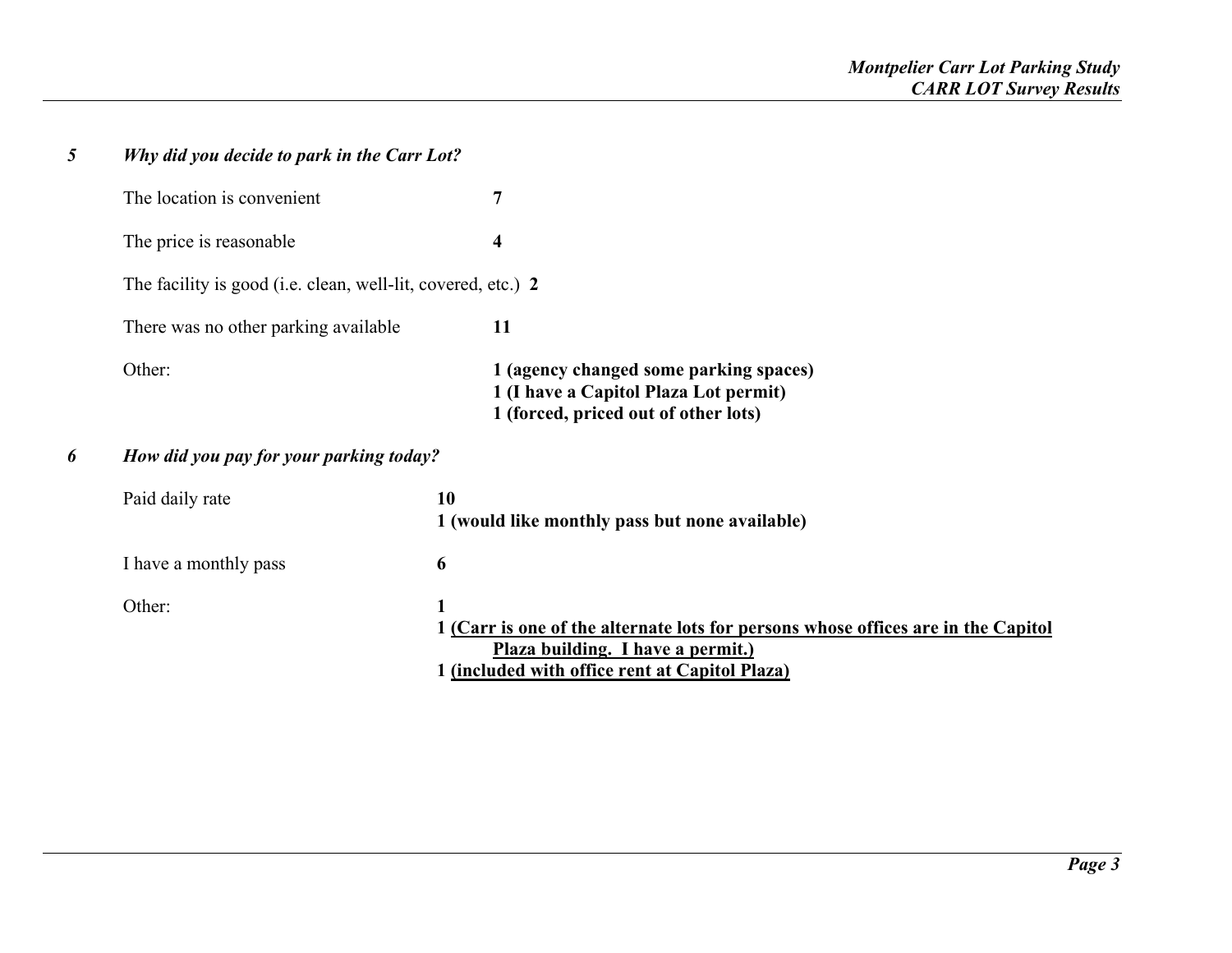- *7 If you were making the same trip as you did today, under the same conditions (i.e. weather, number of passengers, items carried, etc.) would you be willing to* 
	- **a. Walk an additional 5 minutes to and from your destination to the parking lot?**

 Yes **5**  No **11 1 (I love to walk, but when I come to Mont. To work, I have to carry heavy work materials.)** 

 Unsure **2 1 (at 10 below--?)** 

*b. Take a free shuttle bus ride to and from your destination from another free parking area further away from the downtown than the Carr Lot?* 

Yes **1 (If they ran more often and the lot were on the east side of town)** 

No **13** 13

Unsure **1 (Depending on how often it runs – I often work late.) 4 1 (depends on frequency of bus & whether I can wait for it in the car or a warm shelter)**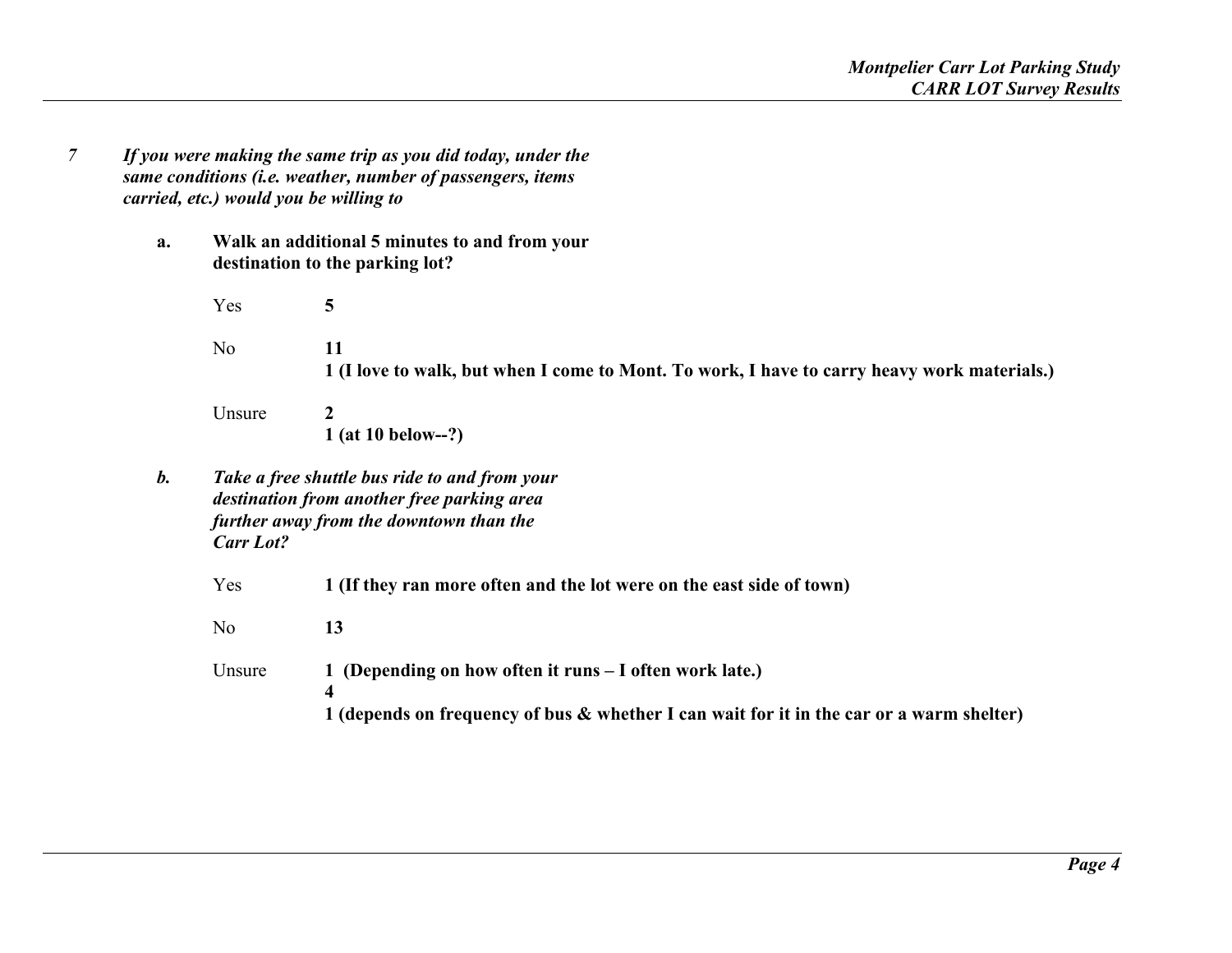### *8 When you decide where to park, how important are the following amenities and facilities?*

|                                           | Not Important |  | Very      |
|-------------------------------------------|---------------|--|-----------|
|                                           |               |  | Important |
| The lot is covered                        |               |  |           |
| The lot is well-lit                       |               |  |           |
| Pedestrian access is easy                 |               |  |           |
| It is a secure lot with controlled access |               |  |           |
| Parking is inexpensive                    |               |  | l0        |
| The location is convenient                |               |  |           |

#### *9If you had a choice, where would you park?*

On the street

City Center Garage **3** 

- Behind City Hall **1**
- Capital Plaza Lot **11**
- 60 State Street **1**

Behind Aubuchon Hardware

 $\overline{2}$ 

Other 1 Anywhere close to the bank and less expensive than \$2 a day  **1 Jacob's Lot 1 Behind Thrush Tavern**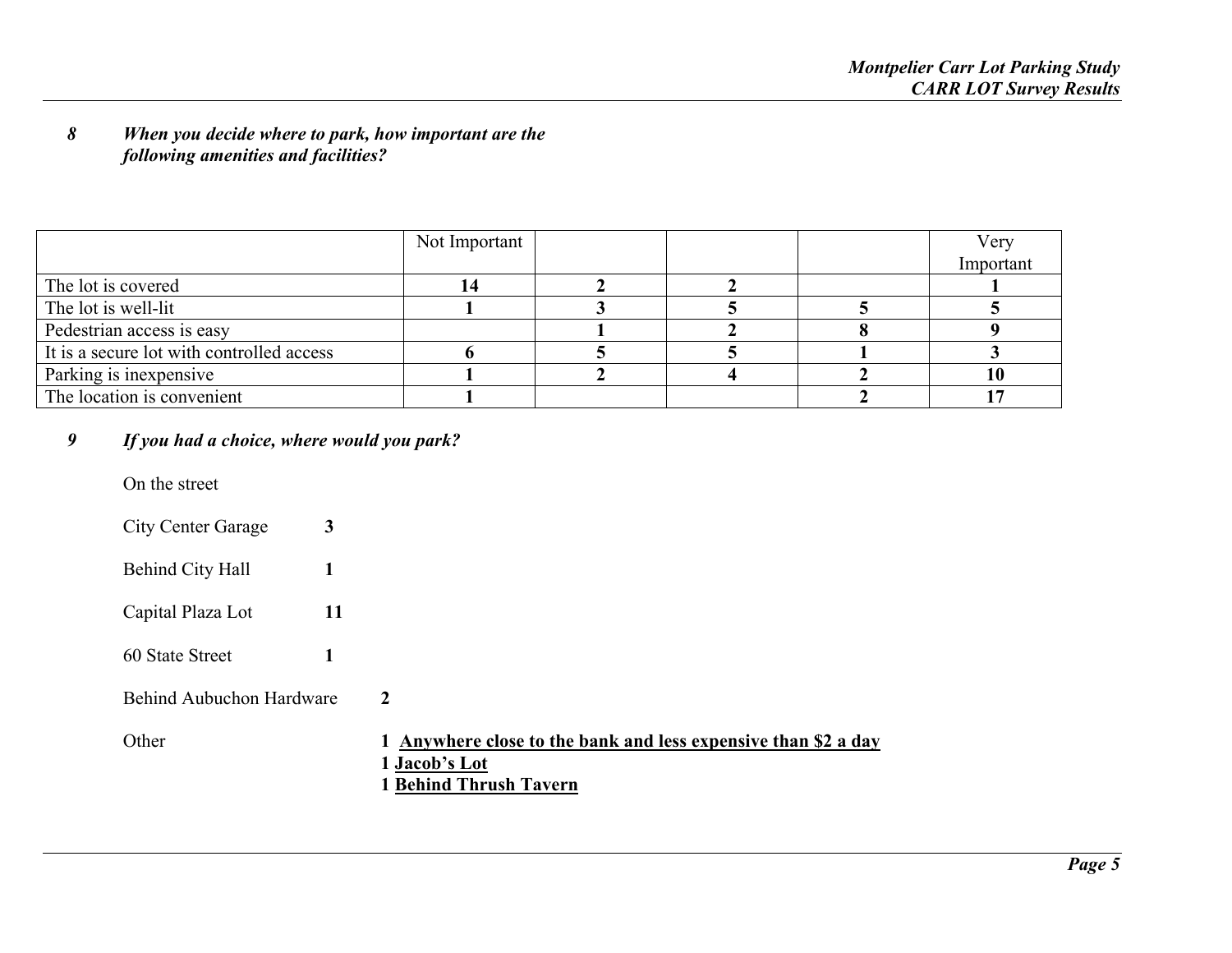## *10 Please rank the following five options in terms of your preference with 1 as most preferred and 5 as least preferred*

| Pay higher fees to park downtown                                                                                                                 | $1 - 5$      | $2 - 1$ | $3-1$   | $4-1$   | $5-9$   | $NA-1$ |
|--------------------------------------------------------------------------------------------------------------------------------------------------|--------------|---------|---------|---------|---------|--------|
| Pay lower fees to park, about 2-3 minutes (walking) from<br>downtown                                                                             | $1 - 7$      | $2 - 8$ | $3 - 1$ | $4 - 3$ | $5-$    |        |
| Park free about 5 minute (walking) from downtown                                                                                                 | $1-6$        | $2 - 2$ | $3 - 7$ | $4-1$   | $5 - 2$ |        |
| Park free about 10 minutes (walking) from downtown with<br>frequent shuttle service to downtown with a small fee<br>required to ride the shuttle | $\mathbf{I}$ | $2 - 3$ | $3 - 3$ | $4 - 7$ | $5 - 5$ |        |
| Park free about 15 minutes (walking) from downtown with<br>frequent FREE shuttle service to downtown                                             | $1-1$        | $2 - 1$ | $3 - 2$ | $4-1$   | $5-13$  |        |

#### *11Are you*

Male **6**6 Female **14**

#### *12What is your age category?*

| Male | Female |
|------|--------|
|      |        |
|      |        |
| 3    |        |
| 3    |        |
|      |        |
|      |        |